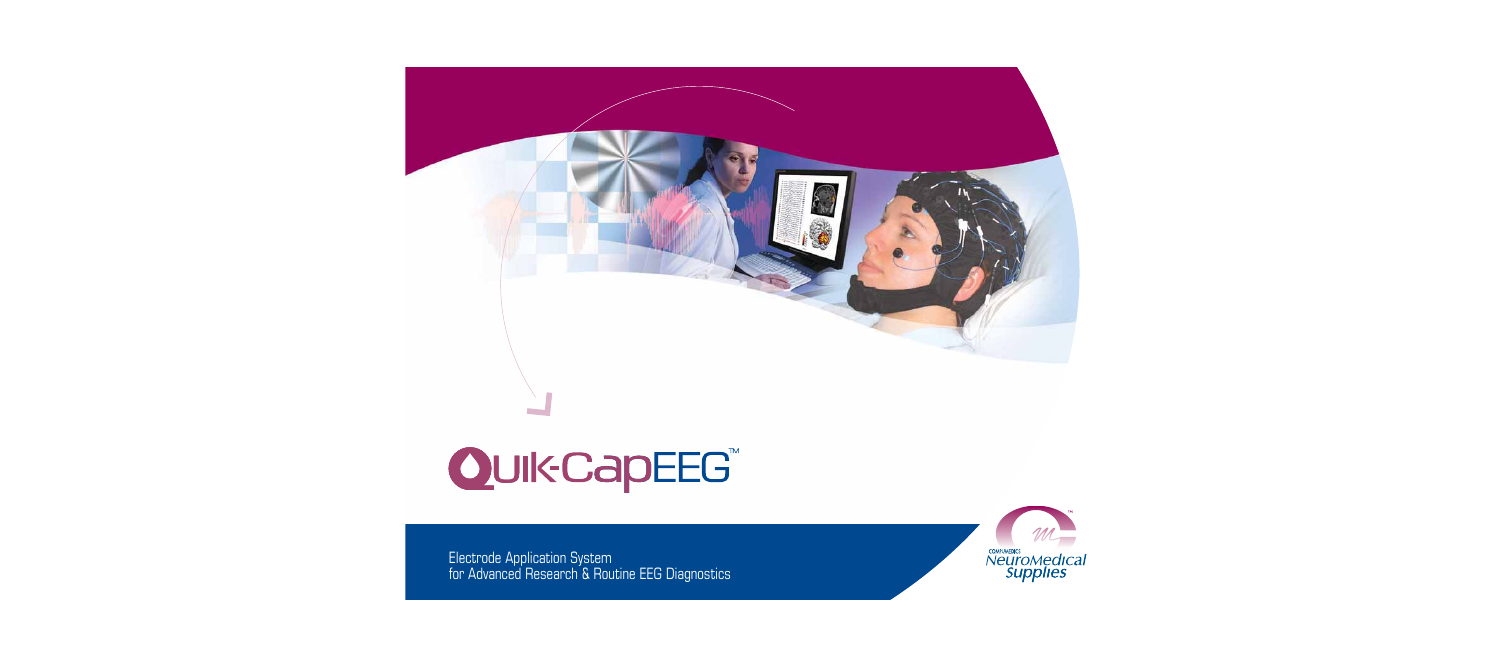# **OUIK CADEEG**<sup>®</sup> Electrode Application System

## *P*lace, *S*ecure - *R*ecord

Compumedics Quik-CapEEG has it all: Quick, consistent application, quality recordings and fast clean-up.

Compumedics is proud of our innovation for the diagnostic research and clinical EEG industry. Quik-CapEEG is a cap-based electrode application system designed to provide speedy, consistent application of up to 256 electrodes in the most demanding research and clinical EEG environments. Combined with our QuikCell® system, Compumedics offers the flexibility of cap-based recordings and the precision of manual placement without sacrificing the quality of data collection. We've utilized our  $8+$  years of experience in building quality electrode caps for both research and clinical EEG applications. Quik-Caps are manufactured of highly elastic breathable material with soft Neoprene electrode gel reservoirs for enhanced patient comfort. All electrodes are placed according to the International 10-20 placement standard. Quik-Caps are available in a wide variety of electrode configurations from 16 to 256 channels in 5 different sizes and with a variety of electrode materials to meet your laboratory needs. Quik-CapEEG is designed to provide fast, consistent and cost-effective electrode applications with easy clean-up, thereby maximizing lab results and return on investment.

#### Quik-CapEEG Offers Proven Time Savings

- Fast placement using easily identified landmarks
- Minimal patient marking required
- Minimized measurements needed as Quik-CapEEG is pre-measured and symmetric
- Consistent application from trainee to expert

 In addition to the obvious time savings, Quik-CapEEG incorporates features that enhance patient compliance. Increasing patient comfort and compliance will allow you to get better results - even with the most rambunctious pediatric patient.

#### Patient Compliance

- Comfortable, lightweight, breathable material
- Reduced preparation time
- No odor and less mess
- Fast, easy removal and clean-up
- Child and fidgety-patient friendly
- Secure integrated chin-strap

 Productivity gains delivered by the Quik-CapEEG benefit the technologist as well. By addressing a myriad of small issues, the Quik-CapEEG can relieve the burden of simple daily tasks.

*32 Channel*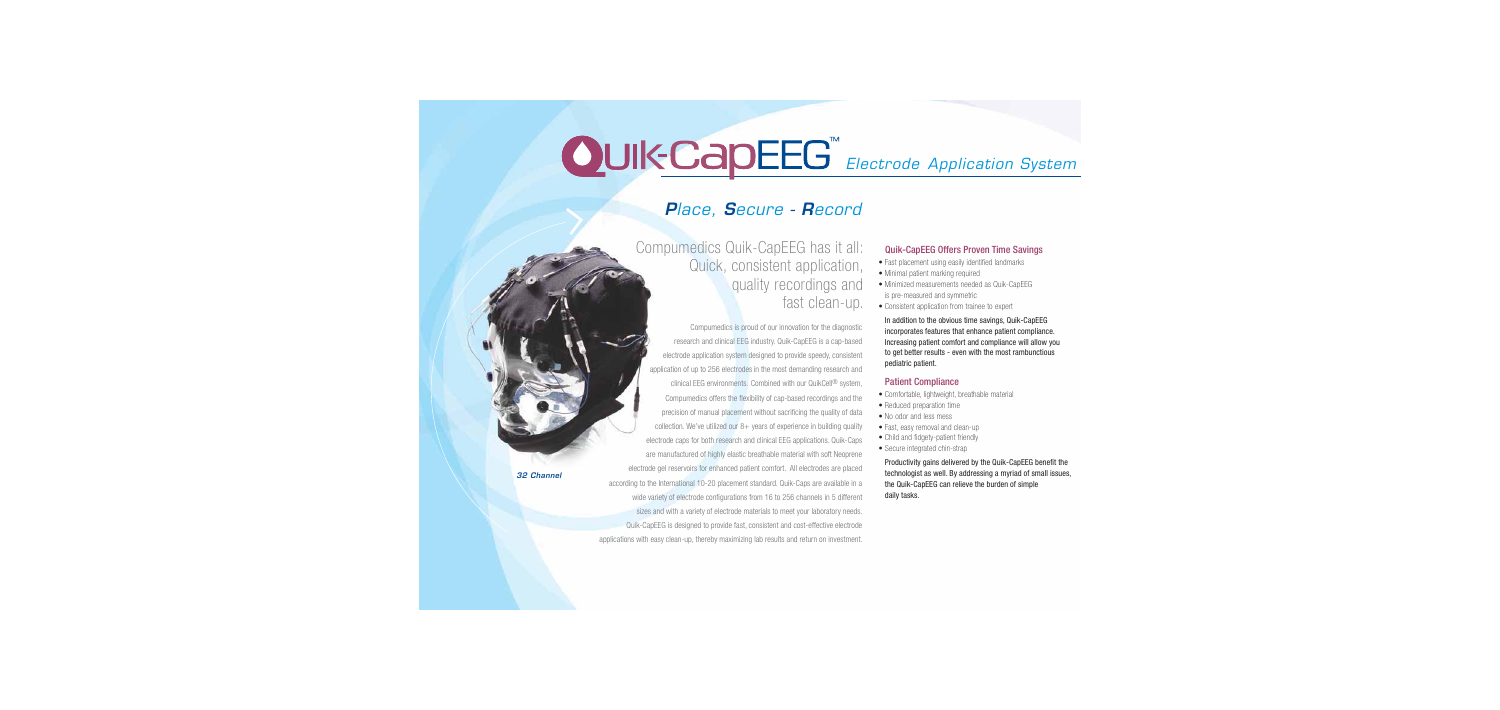# for Advanced Research & Routine EEG Diagnostics

# Quik-CapEEG - *Two Methods of Application*

# Technologist Advantages *Gel* (Routine EEG, AEEG, PSG)

- Cap-based electrodes won't fall-off
- Blunted-tip conductive gel delivery
- No wire tangling
- Convenient cable management with single point connection
- Simple clean-up for re-use

 In addition to productivity gains, happier patients and less stressed technologists, the Quik-CapEEG can also benefit overall lab operations. Our simple design offers cost savings and convenience as well.

### Lab Management Advantages

- Designed for reduced waste
- Requires fewer, less costly supplies
- Improves technologist productivity
- Compatible with most EEG systems
- Available with durable sintered Ag/AgCl electrodes for the highest quality recordings and do not require re-chloriding

 Finally, Quik-CapEEG benefits reach the medical director and reading physicians. Delivery of consistent, quality, trackable and repeatable studies are facilitated with Quik-CapEEG.

### Medical Director Advantages

- Quality assurance through consistent placement
- Tested and validated in leading research labs and facilities
- **•** Have patient brush hair, leave straight.
- **•** Identify landmarks.
- **•** Place cap according to landmarks.
- **•** Using a blunt-tip needle, fill the electrode cups with Compumedics Quik-Gel™.
- **•** Connect to EEG system using optional interface adaptor.



Only conductive gel and a blunt-tip syringe are required for fast set-up. Unique blunt tip delivery helps part hair and obtain good impedance values.



Close-up of electrode cup shows reservoir with gel.

# OR *Cell* (Routine EEG, High density EEG)

application system

- Apply QuikCells in cap.
- **•** Have patient brush hair, leave straight.
- **•** Identify landmarks.
- **•** Place cap according to landmarks.
- Insert the blunt tip, calibrated pipetter (optional) all the way through the electrode hole to the bottom of the QuikCell sponge.
- Hydrate and reduce impedance. The unique QuikCell design ensures low and stable impedances for up to 4 hours and that the electrolyte will not bridge.
- **•** Connect to EEG system using optional interface adaptor.



QuikCell expands to provide positive scalp contact and a conductive bridge



Precision volume delivery to prevent over saturation